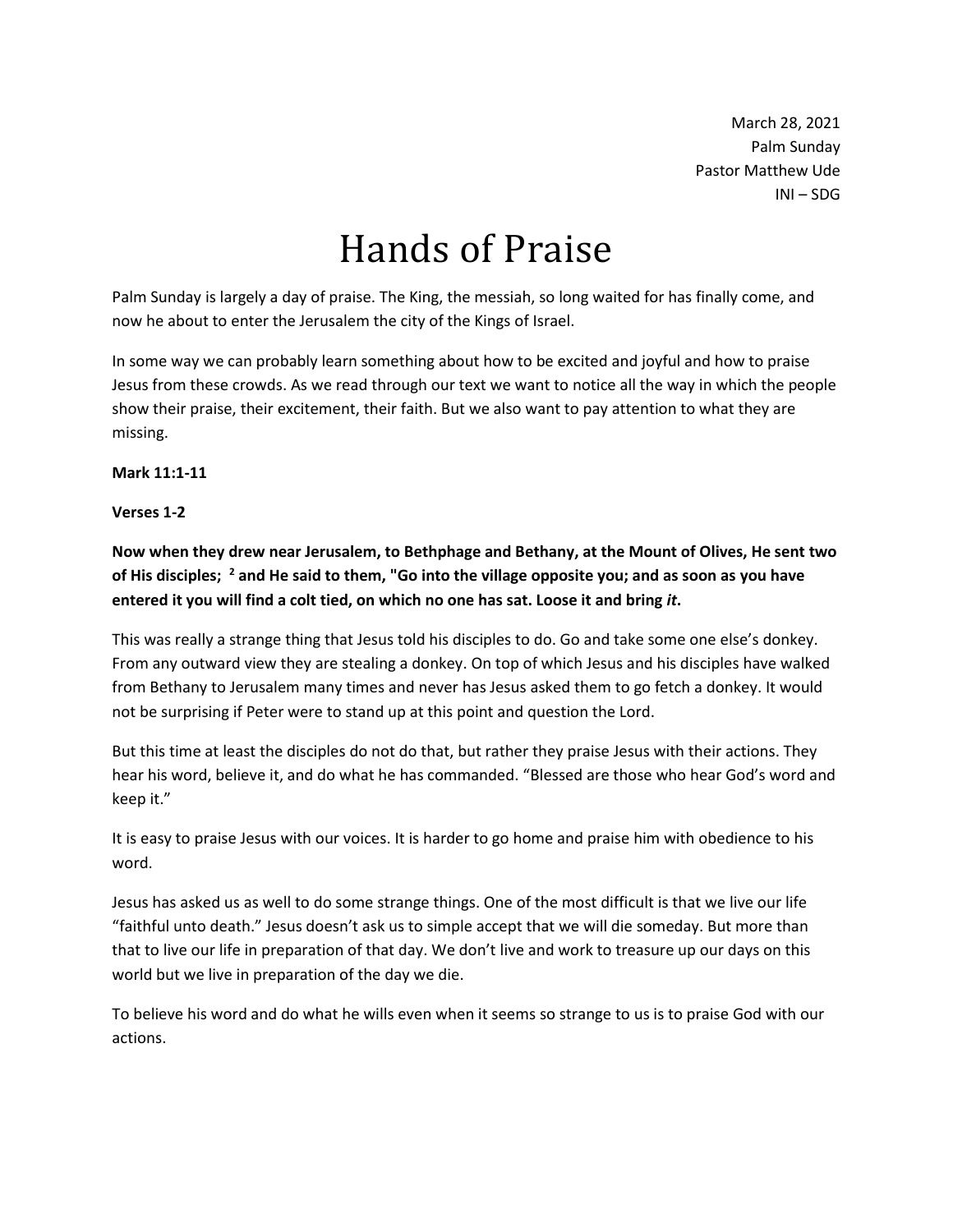#### **Verses 3 - 8**

**3 "And if anyone says to you,`Why are you doing this?' say,`The Lord has need of it,' and immediately he will send it here." <sup>4</sup> So they went their way, and found the colt tied by the door outside on the street, and they loosed it. <sup>5</sup> But some of those who stood there said to them, "What are you doing, loosing the colt?" <sup>6</sup> And they spoke to them just as Jesus had commanded. So they let them go. <sup>7</sup> Then they brought the colt to Jesus and threw their clothes on it, and He sat on it. <sup>8</sup> And many spread their clothes on the road, and others cut down leafy branches from the trees and spread** *them* **on the road.** 

First the owners of the donkey but then also the people praise God with their possessions. That is, they willingly give to the Lord when the Lord has use for it.

The owners see the disciples taking the donkey. Imagine you see someone taking your horse or motorcycle or something, but when they hear it is from the Lord they simply let it go. If the Lord has need of it, take it.

Then also many who lay down on the road not just palm branches but even their coats. It would be one thing to go lay your coat down on the road out here which is asphalt and relatively clean. It is quite another to lay down your coat on an ancient Israelite road which was probably not paved. And was undoubtedly covered with animal waste from the many pilgrims bringing animals for slaughter to Jerusalem. On top of that it is quite another thing to lay down your coat on top of a filthy road knowing that a donkey is going to step on it grinding it into the mud and muck.

These people praised God with their possession giving whatever the Lord had need of.

We all try to teach our kids to share. We know how kids want to horde what they see as "mine." Even if it is something they are not using now. We try hard to teach them to share. If you're not using it let your brother use it. Yet are we that much better? Do we give and share of our possessions when there is need? Would we be so quick to say to the Lord oh sure I'm not using that donkey right now and you have need take it? Would we be so quick to lay down our coats? Here Lord you have need of this, take it?

We still tend to think "mine." And to some degree that is true. The Apostle Peter said to Ananias, **"While it remained, was it not your own? And after it was sold, was it not in your own control?" Acts 5:4.**

Those things that we have God has given to us, they are our responsibility. No one can judge the way we use them except God. And we should not judge how others use their possessions.

Nevertheless we join the crowds in parsing Jesus when we say, not only about our possessions but also about our times and abilities: "Do you have a use for these Lord, if so take them and use them."

We just had an example yesterday of five young people who gave their time and talents to the Lord and said here Lord you have need of my time and my talents. And thereby they gave glory to the Lord instead of seeking to use those things for their own glory or income.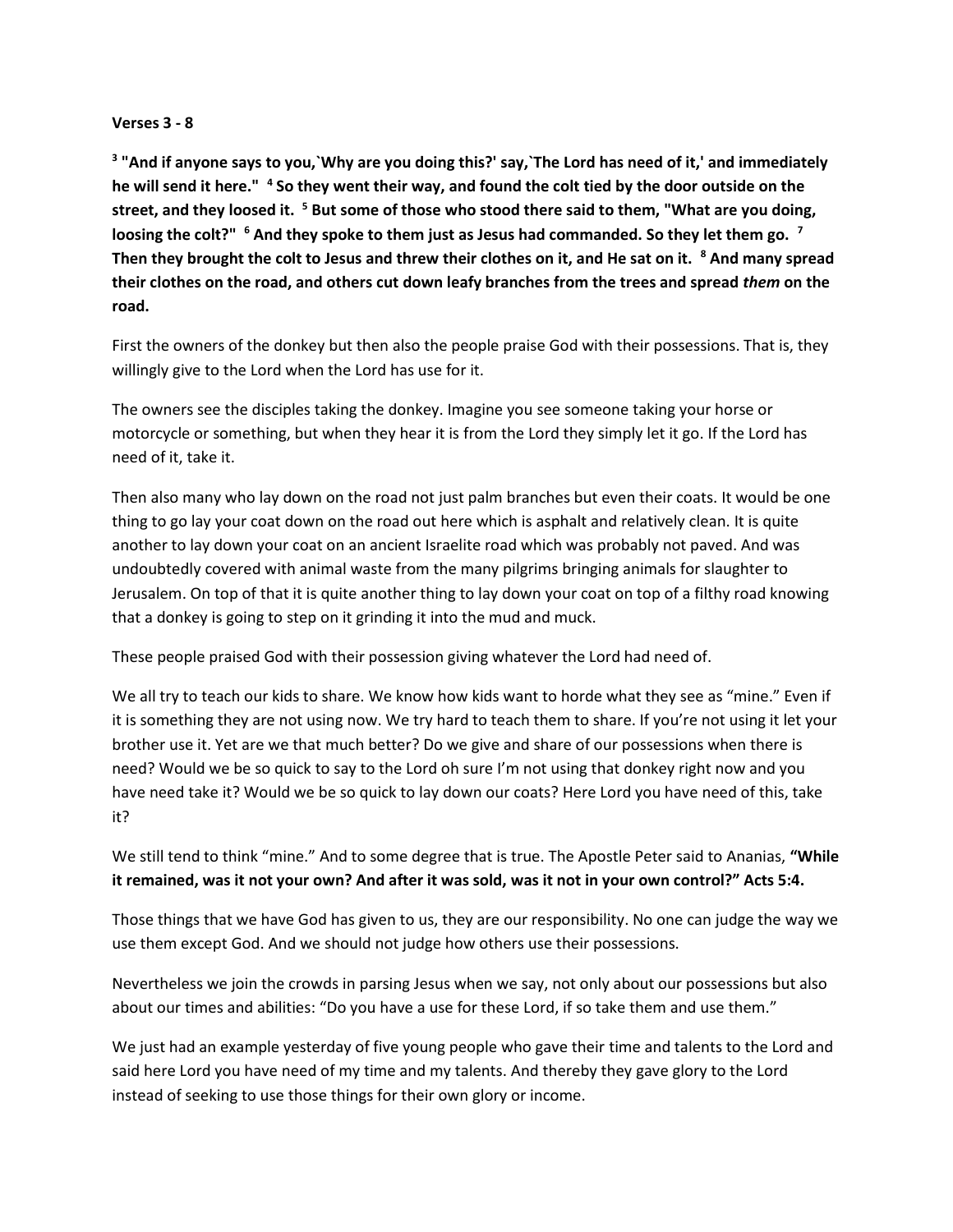#### **Verses 9-11**

**<sup>9</sup> Then those who went before and those who followed cried out, saying: "Hosanna!`Blessed** *is* **He who comes in the name of the LORD!' <sup>10</sup> Blessed** *is* **the kingdom of our father David That comes in the name of the Lord! Hosanna in the highest!" <sup>11</sup> And Jesus went into Jerusalem and into the temple. So when He had looked around at all things, as the hour was already late, He went out to Bethany with the twelve.**

Finally, they praise God not just in deed and with their possessions but also with their mouths singing, "Hosanna."

For these people, the miracles of Jesus were not the long distant past but very personal. For these people, the person of Jesus was not a thing they were taught to believe in even though they could not see it, but he was there. They could see it they could touch it. For these people all their dreams were about to come true, or so they thought. And so, it was easy to get excited it was easy to praise Jesus with obedience and with possessions and most of all with their lips.

But praise to the Messiah was only half the purpose of the Palm Sunday.

Jesus didn't come to be accepted but to be rejected.

Jesus came to be crowned king, yes, but also to die.

John tells us:

## **John 12:16 <sup>16</sup> His disciples did not understand these things at first; but when Jesus was glorified, then they remembered that these things were written about Him and** *that* **they had done these things to Him.**

It is called Palm Sunday but it is also called passion Sunday. Because yes, Jesus rode in and was praised as king but he also rode into Jerusalem to die. His disciples did not understand what was really going on that day, the true nature of his ride into Jerusalem. They did not understand the true nature of what it meant that he was king.

The crowds had very a good reason to be excited. Jesus had raised Lazarus from the dead. Jesus had changed water into wine. Jesus had fed five thousand with a few loaves. Jesus had healed every kind of disease, he had cast out the demons. He had even raised the dead. What more could you possibly want from a king? All the wine you could want, all the bread and fish you could want, no more disease, no more demons, no more death. Are you surprised that the people were excited? They thought they were going to get all of this.

But the disciples did not understand, and the crowds did not understand. Jesus rode into Jerusalem to die.